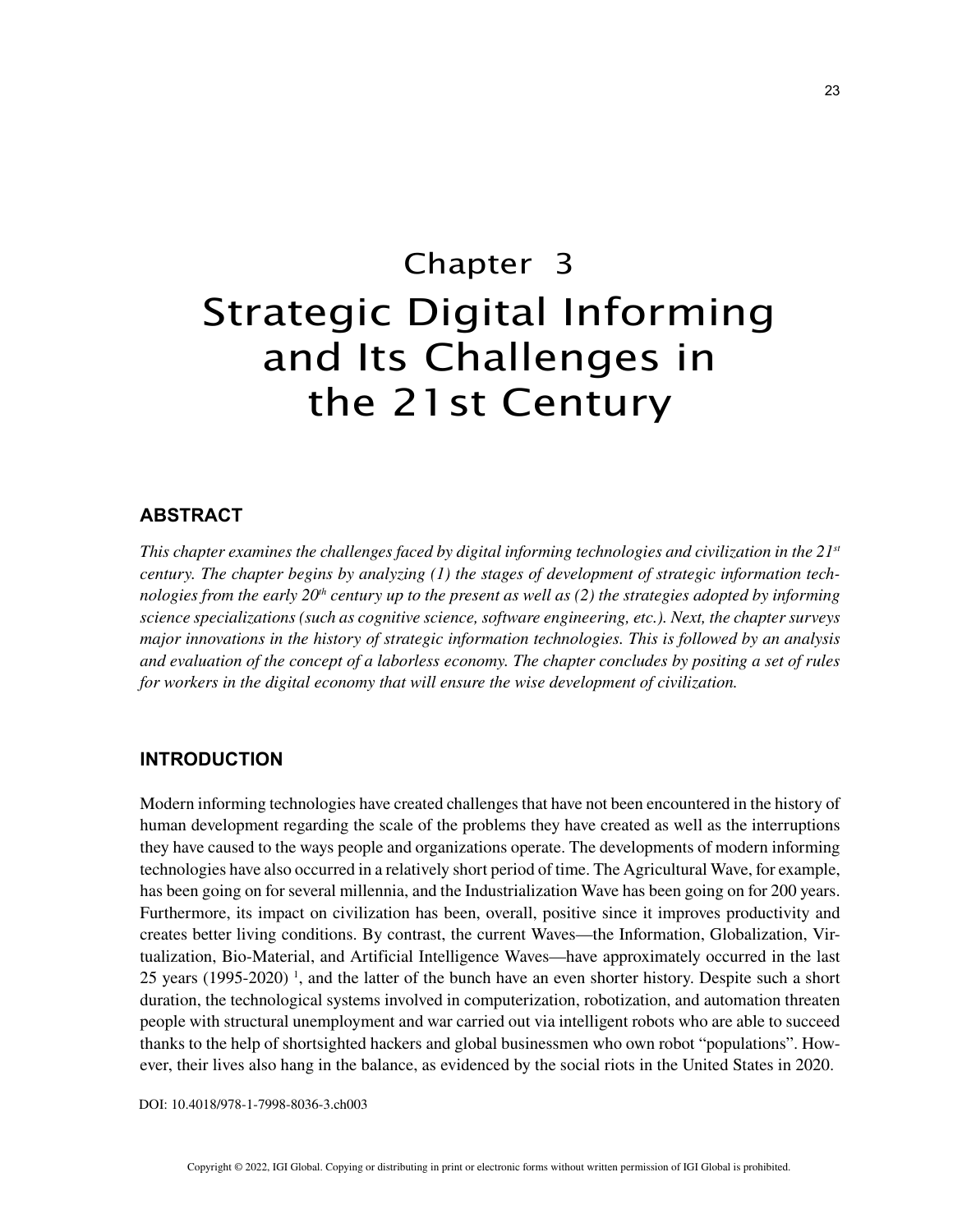This threat to civilization and technological systems will be strategically examined in this chapter, and remedies and an assessment of their feasibility will be proposed. This analysis can be contrasted with the picture of a highly intelligent civilization designed by deceptive ICT enthusiasts and naïve business people who aim to gain power over the world, like the SuperMind<sup>2</sup> Ernst Stavro Blofeld in James Bond, whose only friend was a white cat basking on his lap (Figure 1).

*Figure 1. SuperMind Ernst Stavro Blofeld (played by Donald Pleasence) in the James Bond film You Only Live Twice (1967) (Photo: Wikipedia)*



# **THE CONCEPT OF STRATEGIC DIGITAL INFORMING**

In the  $21<sup>st</sup>$  century, the science of informing technology is in a state that science fiction imagined in the 1960s and 1970s. Now self-driving vehicles and self-thinking robots have begun to appear. In the face of almighty and ubiquitous computerization, have humans become unnecessary? This may sound like science fiction, but the 2020 pandemic has helped in increasing the power of digitalization. The Internet has made physical visits to places such as banks, post offices, and cinemas mostly unnecessary, and the stay-at-home orders have caused a tendency to stay there permanently.

As our physical worlds shrink to avoid Covid-19 contact, our virtual platforms attempt to make up for it. In the foreseeable future, many of us, sitting at home and waiting for the vaccine, will attend virtual schools, pray in virtual churches, and socialize at virtual events. Furthermore, the history of the Internet